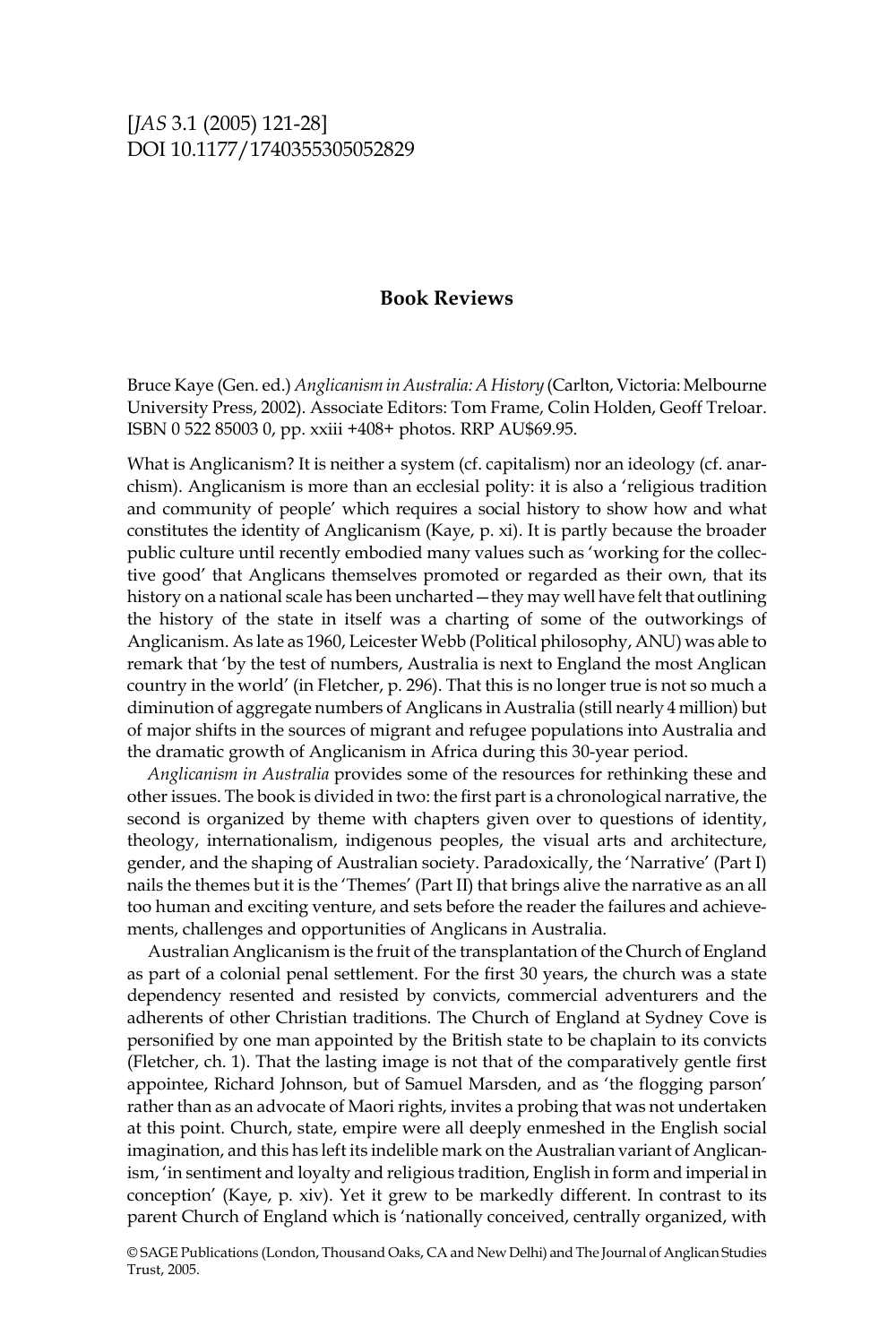particular and established relations with the institutions of nation-state government', Anglicanism in Australia is marked by its separation from the state, voluntarism, regionalism, pluralism and dispersed authoritative structures of self-governance (Kaye, p. 155). Most of these characteristics were in place by the end of the nineteenth century before the federation of the Australian Commonwealth. Following a short period of 'Anglican ascendancy' (Fletcher's term), over by the 1830s, the church was cut free from the state, succeeding in making the transition into an era of responsible elected governments and religious pluralism. As a non-established church in relatively poor colonies that suffered the tyranny of distance from the homeland, the Church of England sojourning in the antipodes had to reinvent itself as a voluntary religious association, and it set about its mission to 'consecrate Australian society' (Dickey, p. 52). Varying combinations of differing clerical personalities and churchmanship, allied with geographical and historical differences, led to a strongly plural regionalism that both reflected and animated inter-colonial conflicts and differences.

 The Church of England in Australia both reflected and anticipated the pragmatic and democratic temper of Australian polity. It was the first Anglican church in the British Empire to establish parish councils and diocesan synods. In this move to collaborative and dispersed forms of authority and conciliar and synodical governance, the Anglicans in Australian colonies were ahead of the secular processes of political organization. Paradoxically, the church then remained locked into long struggles to establish an independent constitution from the Church of England and to establish a national church of Australia. Not until 60 years after Federation did the Church of England in Australia ratify its own Constitution (1962); it took another two decades to change its name to the 'Anglican Church of Australia' (1981).

 Its loyalty to imperialist values created some positive outcomes. It sidestepped the narrower expressions of nationalism during the Federation period. The cosmopolitan Anglican of the first half of the twentieth century undoubtedly saw the world through Anglophile spectacles but this at least provided some critical distance on nation-state interests and perspectives, as well as a conservative resistance to the everyday attractions of Americanism. *Anglicanism in Australia* goes some way to show why this is the case; as Bishop Batty in Newcastle said many decades ago, '[the Anglican Church] is the most spacious spiritual home in Christendom, having made virtues of inclusiveness and diversity' (in Frame, p. 118). In this trumpet blowing and bomb blasting era of 'war against terror', 'jihads', and purported 'clash of the civilisations', there is a great need for such gracious asylum. This is not just a matter of demography but of vision and belief. Even though a social history cannot explain why this is the case, how this situation came about can be found between the covers of *Anglicanism in Australia*.

 Australian antipodean public culture, ecclesial or secular, never simply replicates parent culture, and this is the case in the Anglican Church. Colin Holden in his chapter on the visual arts and architecture, for example, shows that motifs, ideas, inspirations and views when transported to another clime and setting are transformed by the process itself, and not only by the new critical horizon and material experience of the antipodes. Holden's careful and loving reproduction of examples of Anglican initiatives in the visual arts and architecture demonstrate the creativity of the many artisans and artists, and of the communities of believers who commissioned them. He also reveals a great array of variations across the regions of Australia, again underscoring that Australian history is better read for its plurality and differences across geography and history rather than through a national identity filter.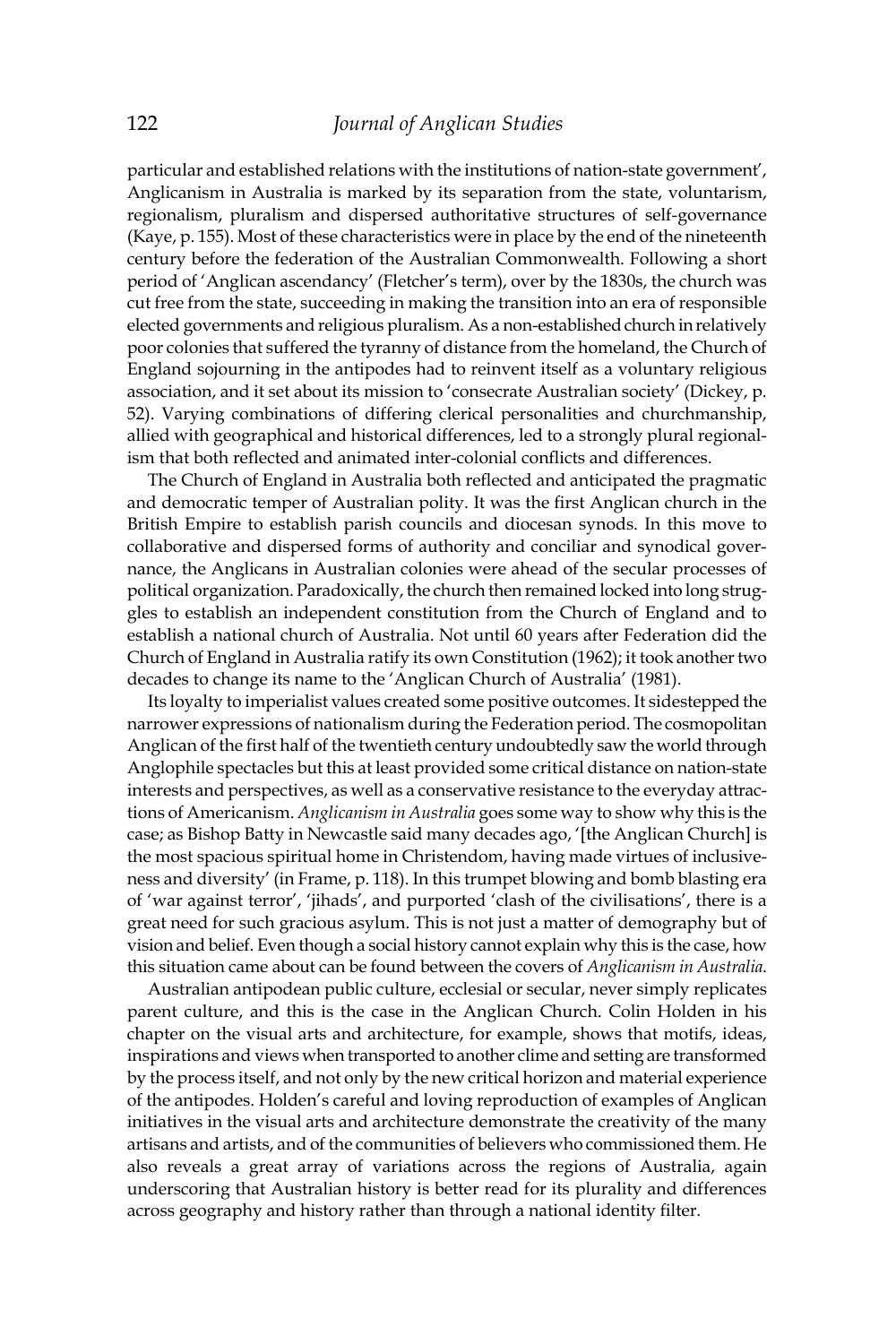## *Book Reviews* 123

 While it has embodied its values diversely and repeatedly across the national landscape (particularly between 1880 and 1960) in material forms such as church buildings and their art works, Anglicans have been far less prolific in doing so in theological writing and publication as such. This is a consequence of both the historic underdevelopment and sponsorship of theology in the university, with the church choosing to dedicate its resources exclusively to the formation of ordained ministers, and of the Federal Constitution's explicit exclusion of religious instruction in state education systems. To write about 'Australian Anglican Theology' is a daunting task, as Australian Anglican theologies have been largely the accumulation of performative acts of Anglican communities. It requires an author who can detect common themes and patterns of Anglican theology as practised and preached by its leaders in a variety of different settings and contexts and using eclectic media. Bill Lawton's chapter is worth the price of this book alone. It is an eccentric account that combines with some alacrity an admixture of the personal, the gossipy, the discursive and the performative dimensions of Anglican theologies in Australia. It is therefore an admirably (because quite unselfconsciously) Anglican historiography, a tradition of scholarship that has a long Oxbridge pedigree. Lawton chooses, as his two exemplary, controversial and articulate figures, the radical tory evangelical theology of Moore College's Broughton Knox, and the radical liberal theology of the former Archbishop of Perth and Primate, Peter Carnley. He is able to explain the difference of Sydney to the rest of the Anglican Communion and its compelling power to both attract and repel in equal measure. Lawton also shows the representative status of Carnley's thinking for contemporary Anglican communities who seek to combine the pre-eminently cosmological and world-affirming and inclusive Orthodox and Catholic doctrines of the Trinity, Creation, and Incarnation yet without sacrificing a more critical anthropological and rationalist Protestant emphasis on personal responsibility and autonomy as expressed in the doctrines of Atonement and the Cross.

 At the onset of the 1960s, when weekly Anglican Church attendance was at its historic highpoint, we can now see that it was already 'in danger of becoming an affluent and ethnic church for those of British extraction' (Frame, p. 121). The tragic, sorry story of the church's relations with the indigenous peoples (related graphically by John Harris, pp. 223-46), and its largely Anglo participants in an age of multiculturalism, highlight this central challenge to the tradition's future existence and purpose. There were insufficient prophets in the desert or on the coastlines. One exception was Ernest Gribble who lamented in 1900 'Is this all the Church in Australia can do for these poor people whose country *we have taken?*' (emphasis in the original, in Dickey, p. 70). The incongruously named Bishop Gilbert White was the only Anglican Bishop to contest publicly the proclamation of the 'White Australia Policy' in the first substantive piece of Commonwealth legislation of 1901. Perhaps that was partly because his See was the Diocese of Carpentaria, which remains a genuinely multicultural region. Strangely enough, 'Anglicanism and the rise of Australia as a genuinely pluralist and multicultural society' is not an organizing theme of any chapter, a regrettable oversight.

 If the Anglican response to matters of cultural and racial difference is marked by an ethnocentric and colonizing blindness only being partially rectified over the past three decades, questions of sex and gender have been central to the construction of public and familial culture of the church and society alike. Indeed, as shown by Anne O'Brien in her brilliant chapter 'Anglicanism and Gender Issues', the Anglican Church